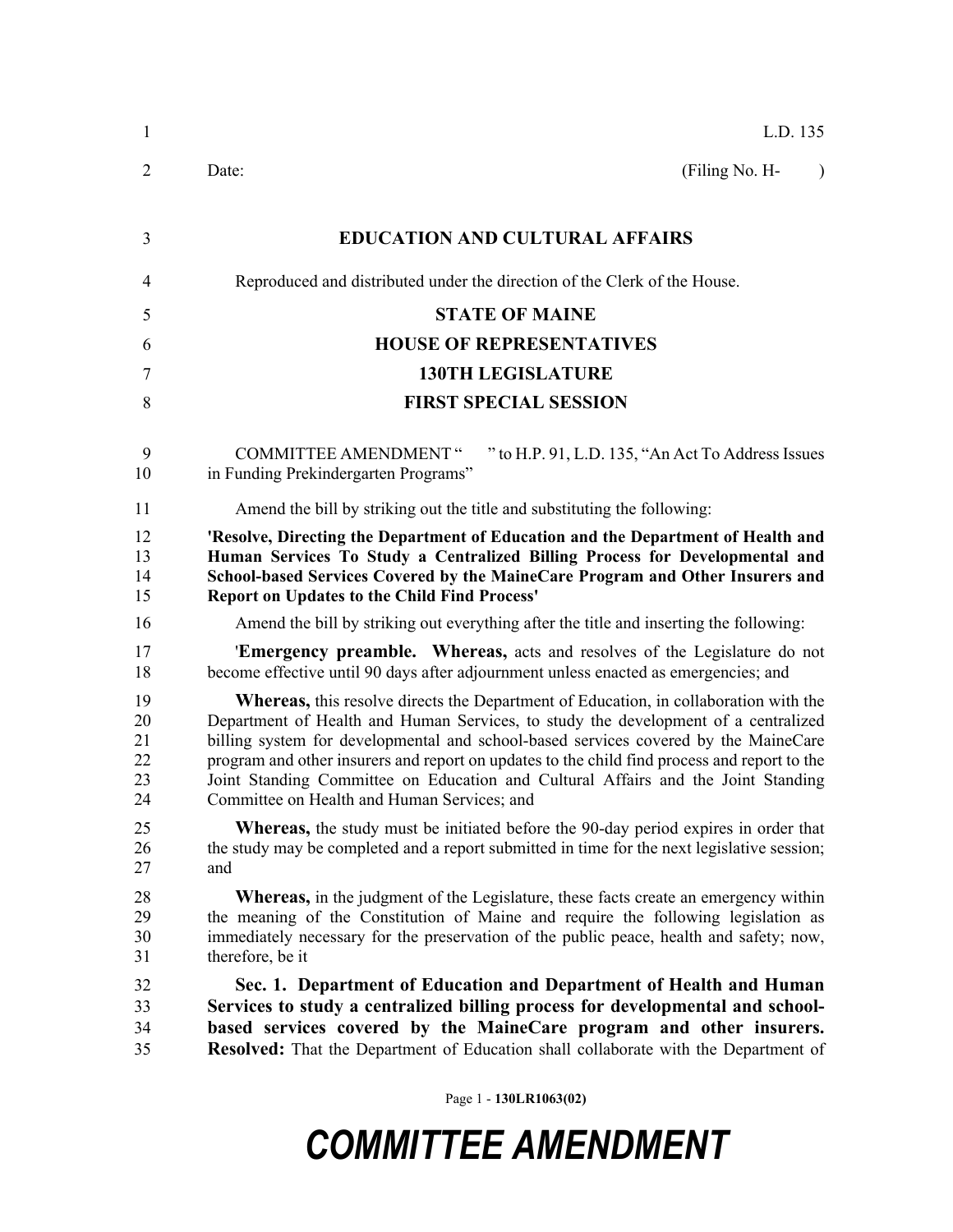Page 2 - **130LR1063(02)** Health and Human Services to study the development of a centralized billing system to process claims to the MaineCare program and other insurers, including private insurance, for children with disabilities from birth to 22 years of age. The study must address: 4 1. How to maximize revenue through automation and efficiencies; 5 2. What services are currently billed, what services are not currently billed but are 6 covered by the MaineCare program or private insurance and could be billed, what services 7 are coverable by Medicaid programs but are not currently covered by the MaineCare 8 program and how to align service definitions; 9 3. How a centralized billing system could best be designed to be accessible and user-10 friendly for school administrative units; 11 4. Examples of other states with centralized billing systems, including but not limited 12 to New Hampshire and New York, using data and information provided by a statewide 13 education policy research institute and other 3rd-party entities, as available; 14 5. Options for the development of a billing system through a 3rd party or through state 15 agencies, such as the Department of Health and Human Services, the Department of 16 Education or the Department of Administrative and Financial Services; 17 6. How seed money is currently used to fund MaineCare-covered school-based 18 services; and 19 7. How special purpose preschools could maintain their own separate billing system if 20 a centralized system is implemented. 21 **Sec. 2. Report. Resolved:** That the Department of Education and the Department 22 of Health and Human Services shall report to the Joint Standing Committee on Education 23 and Cultural Affairs and the Joint Standing Committee on Health and Human Services no 24 later than February 1, 2022 on the study under section 1. The Joint Standing Committee on 25 Education and Cultural Affairs may report out a bill related to the report to the Second 26 Regular Session of the 130th Legislature. 27 **Sec. 3. Department of Education to report on updates to child find.**  28 **Resolved:** That the Department of Education, in collaboration with the Department of 29 Health and Human Services, shall report to the Joint Standing Committee on Education and 30 Cultural Affairs and the Joint Standing Committee on Health and Human Services no later 31 than February 1, 2022 on efforts to develop, improve and oversee the implementation of 32 the statewide child find plan. The report must include, but is not limited to: 33 1. Meetings and recommendations from the state interagency coordinating council 34 described under 20 United States Code, Section 1441; 35 2. Updates on current child find initiatives; 36 3. An examination, including a review of criteria used by other jurisdictions, of how 37 the State can move forward on expanded eligibility criteria to enable more children with 38 less significant developmental delays to be served; 39 4. Ways to access, leverage and enhance the Department of Health and Human 40 Services' Child Development Services System referral system; 41 5. Current initiatives and future plans to improve support for children who are referred 42 but not found eligible for services; 1 2 3

## *COMMITTEE AMENDMENT*